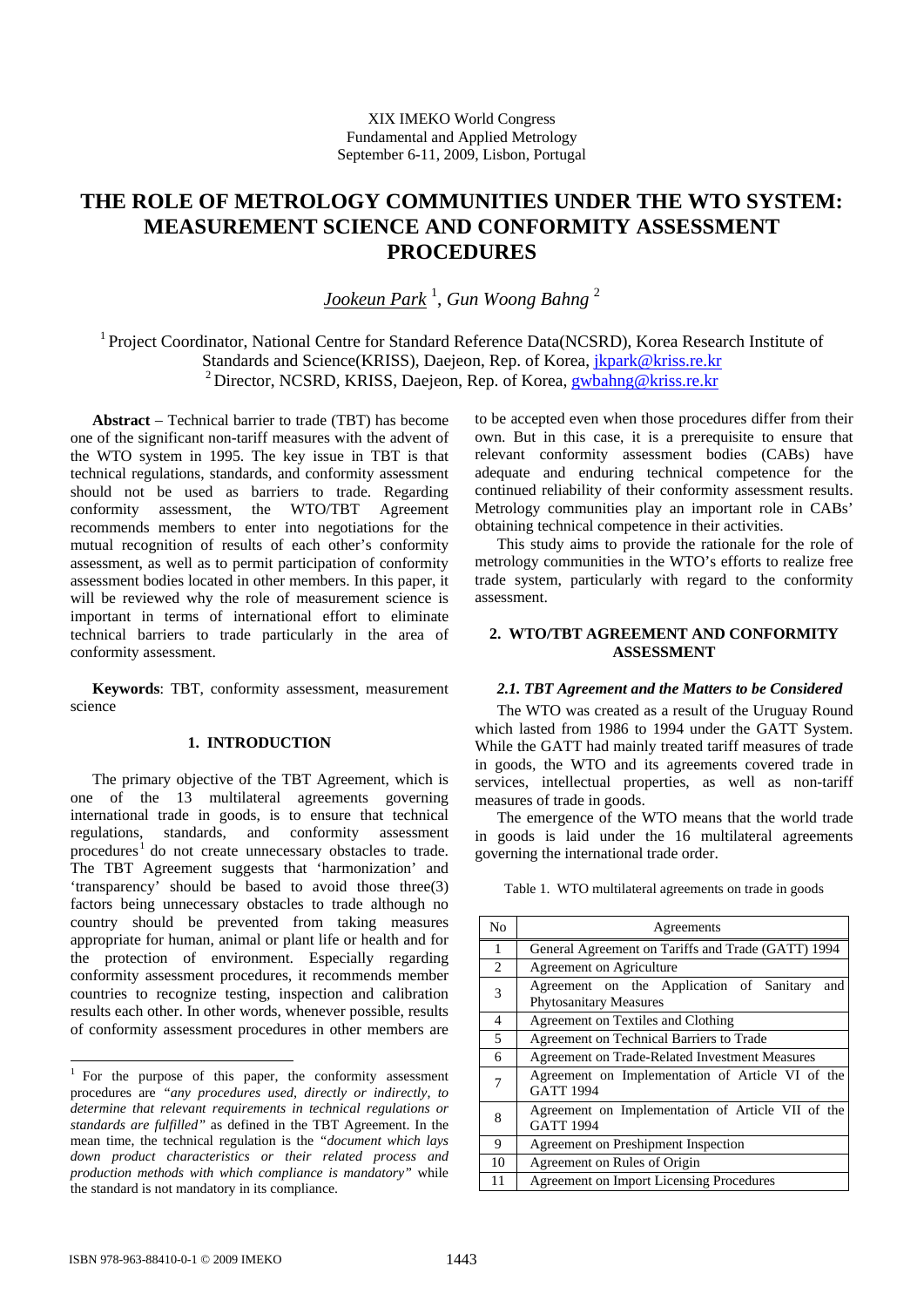| 12   Agreement on Subsidies and Countervailing Measures |
|---------------------------------------------------------|
| 13   Agreement on Safeguards                            |

As one of the important agreements concerning nontariff barriers, the TBT Agreement covers the matters of technical barriers to trade caused by the different technical regulations, standards and conformity assessment procedures that each member country adopts, maintains and applies. In a sense, it is true that every country has the right to establish its own technical regulations and standards since they are derived, to a certain extent, from different custom, tradition, history, geographical conditions, etc. However, it may not be ignored that the variety of technical regulations and standards acts as barriers to trade. Moreover, they can be used as an excuse for protectionism if they are set arbitrarily.

Although the purpose of the TBT Agreement is to ensure that technical regulations, standards, or conformity assessment procedures do not create unnecessary obstacles to trade, it recognizes a country's right to adopt its own technical regulations which are appropriate for national security requirements, or for the protection of human, animal or plant life or health, of the environment.<sup>2</sup> However, controversy still exists regarding what measures are considered to be the ones for the 'legitimate objectives'. In order to evaluate the legitimacy of technical regulations, what the Agreement requires is 'available scientific and technical information' or 'related processing technology'.

In addition, 'harmonization' and 'transparency' are significant methodological approach to put the Agreement into practice. Under the principle of harmonization, all the member countries are requested to use, if they exist, relevant international standards when establishing technical regulations and standards. However, members take the responsibility of the 'transparency' when relevant international standard do not exist, or the technical content of proposed technical regulations and standards are not in accordance with the technical content of relevant international standards. That is, members have to provide particulars or copies of the proposed technical regulations and standards to other members through the WTO Secretariat. These concepts of (i) 'available scientific and technical information or related processing technology;' (ii) 'harmonization' and (iii) 'transparency' give us implications about the roles of metrology under the WTO system.

## *2.2. Conformity Assessment Procedures*

The concepts are applied to conformity assessment procedures as well. For example, members have to use relevant guides or recommendations issued by international standardizing bodies as a basis for their conformity assessment procedures. They also have the obligation of notification to other members under the above mentioned conditions.

Conformity assessment procedures are directly concerned with technical activities which include procedures

-

for sampling, testing and inspection, calibration, evaluation, certification, accreditation as well as their combination. It goes without saying that most of these procedures can act as parts of 'available scientific and technical information/ related processing technology'.

In order to avoid a possibility of such procedures acting as technical barriers, the Agreement recommends that members should accept, whenever possible, the results of conformity assessment procedures in other members, even when those procedures differ from their own, provided they are satisfied that those procedures offer an assurance of conformity with applicable regulations or standards equivalent to their own procedures. Moreover, members are encouraged to enter into negotiations for the conclusion of agreements for the mutual recognition of results of each other's conformity assessment procedures.

The point in this matter, however, is that the confirmation of the conformity assessment bodies (CABs)' technical competence should be preceded before the recognition of other members' results of conformity assessment. That is, relevant CABs have to prove that they have adequate and enduring technical capabilities in performing inspection, testing, calibration, accreditation, etc.

In this case, relevant guides or recommendations issued by international standardizing bodies can be taken into account as an indication of adequate technical competence of CABs. For example, testing and calibration laboratories should operate their quality system for their testing and calibration activities based on the ISO/IEC 17025 regarding 'general requirements for the competence of testing and calibration laboratories'.

Likewise, ISO/IEC 17011 sets out the general requirements for accreditation bodies accrediting conformity assessment bodies. The purpose of the guide is for the accreditation or the body operating the accreditation system to be recognized at national or international level as competent and reliable.

## *2.3. National Standards Infrastructure*

A national standards infrastructure consists of technical regulations and standards; conformity assessment procedures; and measurement science. Although each of these has different level of applications, they are closely interacted under the national standards infrastructure.



Fig. 1. National standards infrastructure

 $2$  This is what is called 'legitimate objectives'. The Agreement states that *"technical regulations shall not be more traderestrictive than necessary to fulfil a legitimate objective.*"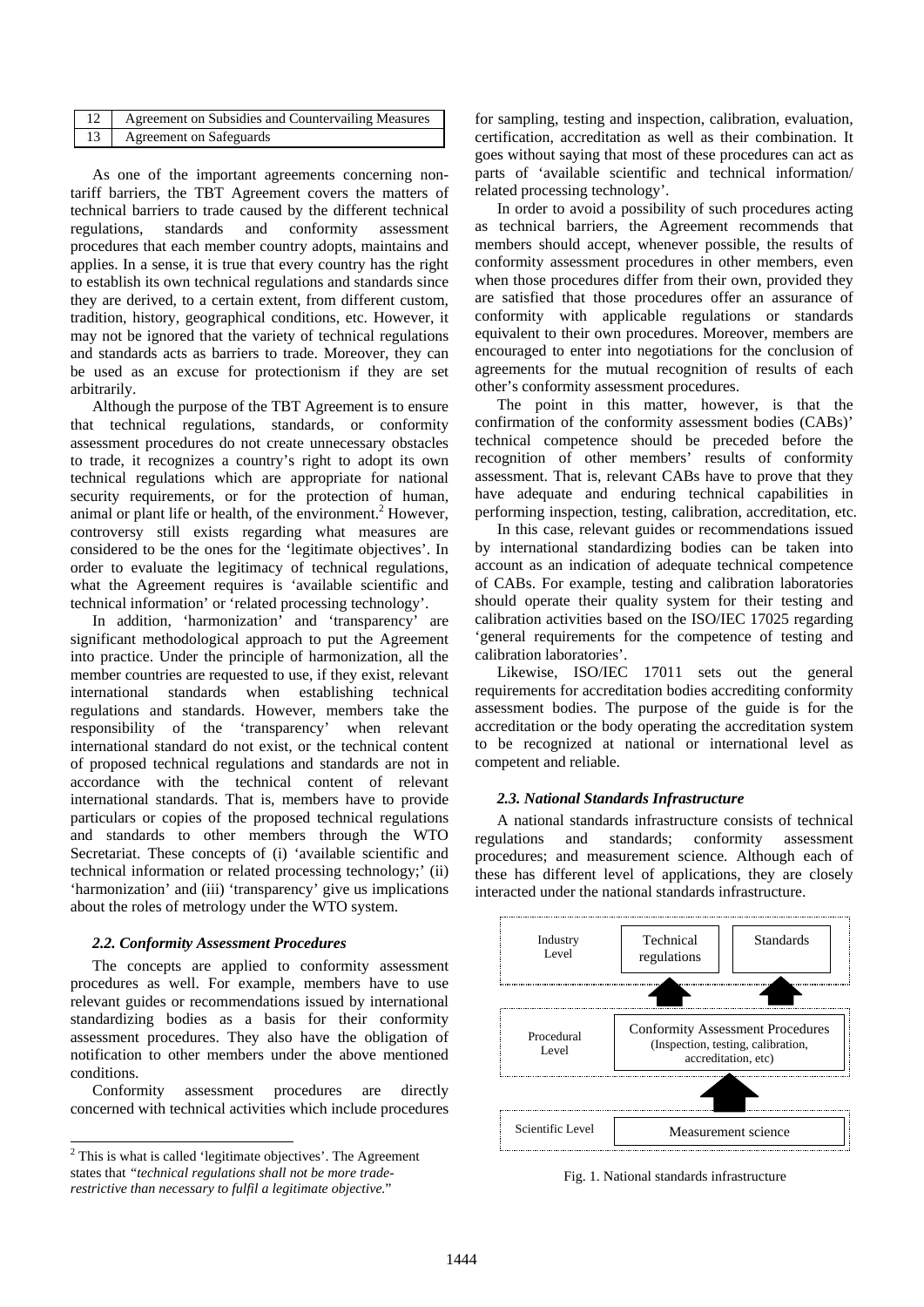## **3. THE ROLES OF METROLOGY COMMUNITIES IN INTERNATIONAL TRADE**

The industrial and regulatory level of activities in international trade depends critically on the reliability of conformity assessment results of CABs. In the meantime, technical capabilities of CABs can be scientifically guaranteed by the CIPM MRA activities in metrology communities.

The following figures show how the constituents of the national standards infrastructure interact with each other in each level relating to international trade.



Fig. 2. Interaction between trade and conformity assessment procedure in industrial level

If the buyer (import country) demands testing or calibration data of a CAB in its own country for imported goods, then the seller (export country) should spend more money and time than expected to get testing or calibration certificates from the buyer's country. In this case, the requirements by the seller for any certificates act as technical barriers to trade. This problem might be resolved if both country mutually recognize the results of conformity assessment procedures.



Fig. 3. Interaction between trade and conformity assessment procedure in procedural level

Before mutual recognition between the seller and the buyer of the results of conformity assessment procedures, they should check each other if the CABs in both countries have and maintain adequate technical capabilities, as is stated in the TBT Agreement.

But there is an important matter to be considered in the procedural level. How they can assure that each other's CABs have technical capabilities? This is the reason that the national accreditation bodies (NABs) signed the International Laboratory Accreditation Cooperation (ILAC) MRA in 2001, as well as the national metrology institutes (NMIs) signed the CIPM MRA in 1999. Particularly with the signing of the CIPM MRA, NMIs have been performing international key comparison (KC).



Fig. 4. Interaction between conformity assessment procedure and measurement science in scientific level

The CIPM MRA clearly mentions that it has been drawn up to establish the degree of equivalence of national measurement standards maintained by NMIs; to provide for the mutual recognition of calibration and measurement certificates issued by NMIs; thereby to provide governments and other parties with a secure technical foundation for wider agreements related to international trade, commerce and regulatory affairs.

In fact, national measurement standards supporting the calibration and measurement capabilities (CMCs) from an NMI are either themselves primary realizations of the SI or are traceable to primary realizations of the SI at other NMIs through the framework of the CIPM MRA. Other accreditation laboratories, covered by the ILAC Arrangement, also provide a recognized route to traceability to the SI through its realizations at NMIs which are signatories to the CIPM MRA, reflecting the complementary roles of both the CIPM MRA and the ILAC Arrangement.

## **4. CASES OF KOREA**

## *4.1. Daewoo Shipbuilding and Marine Engineering (DSME)3*

Daewoo Shipbuilding & Marine Engineering Co. Ltd (DSME) made a successful bid to build an offshore semisubmersible rig facility for British Petroleum (BP) in 2001. It was required by BP that DSME prove the competence of its calibration laboratory traceable to NIST and its operation to the ISO/IEC 17025.

As DSME was accredited by Korea Laboratory Accreditation Scheme (KOLAS) which is a member of Asia Pacific Laboratory Accreditation Cooperation (APLAC) and ILAC, NIST confirmed that traceability to the KRISS, NMI of Korea is equivalent to traceability to NIST via the CIPM MRA. As a result, BP accepted accreditation by KOLAS and calibration certificates issued by KRISS.

-

<sup>&</sup>lt;sup>3</sup> http://kcdb.bipm.org/NL/06/DSME\_case\_study.pdf